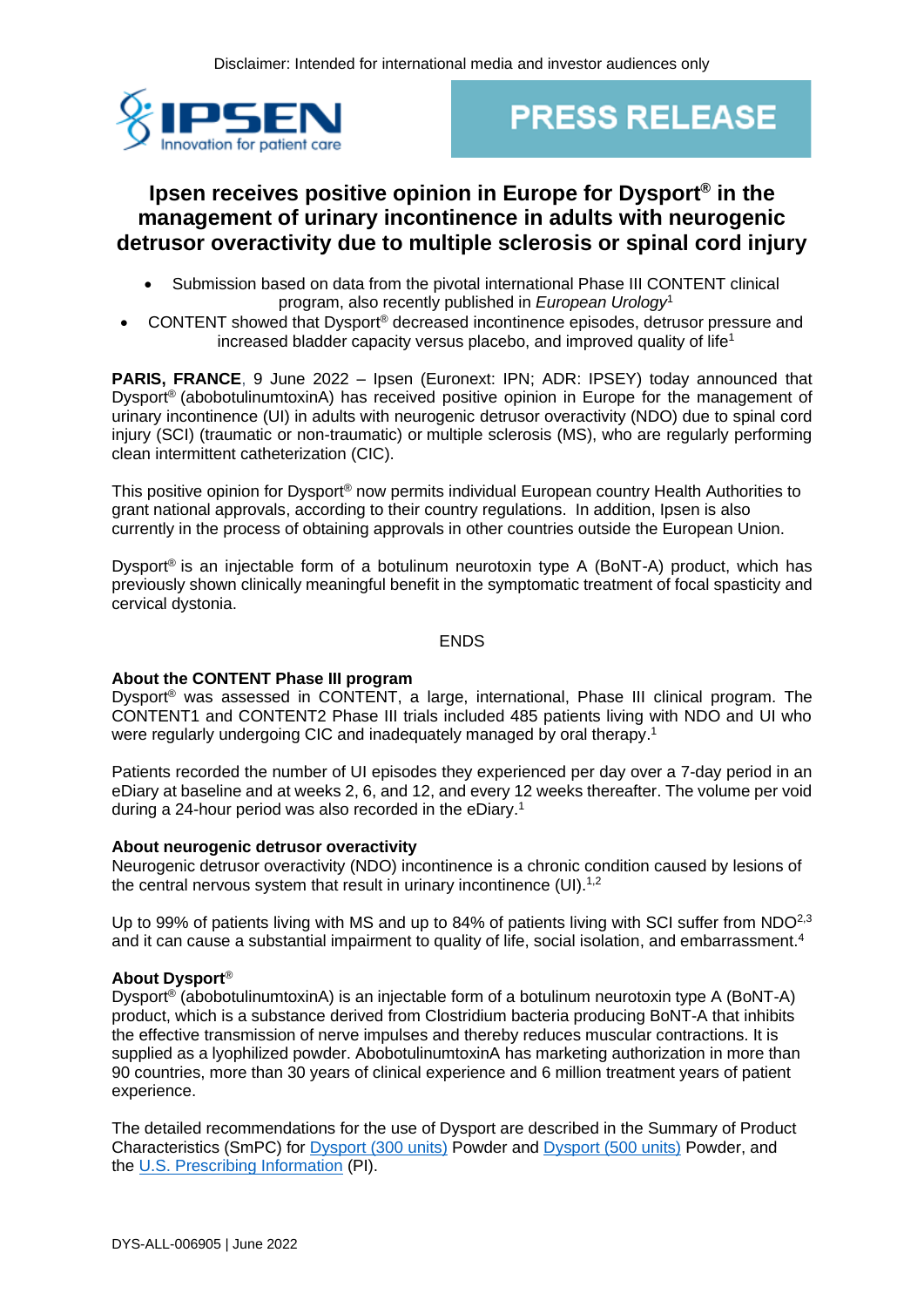#### Disclaimer: Intended for international media and investor audiences only

NOTE: Dysport® labels and approved indications may vary from country to country.

#### **About Ipsen**

Ipsen is a global, mid-sized biopharmaceutical company focused on transformative medicines in Oncology, Rare Disease and Neuroscience. With Specialty Care sales of over €2.6bn in FY 2021, Ipsen sells medicines in over 100 countries. Alongside its external-innovation strategy, the Company's research and development efforts are focused on its innovative and differentiated technological platforms located in the heart of leading biotechnological and life-science hubs: Paris-Saclay, France; Oxford, U.K.; Cambridge, U.S.; Shanghai, China. Ipsen has around 4,500 colleagues worldwide and is listed in Paris (Euronext: IPN) and in the U.S. through a Sponsored Level I American Depositary Receipt program (ADR: IPSEY). For more information, visit [ipsen.com.](https://www.ipsen.com/)

#### **Ipsen's Forward-Looking Statements**

The forward-looking statements, objectives and targets contained herein are based on Ipsen's management strategy, current views and assumptions. Such statements involve known and unknown risks and uncertainties that may cause actual results, performance or events to differ materially from those anticipated herein. All of the above risks could affect Ipsen's future ability to achieve its financial targets, which were set assuming reasonable macroeconomic conditions based on the information available today. Use of the words "believes", "anticipates" and "expects" and similar expressions are intended to identify forward-looking statements, including Ipsen's expectations regarding future events, including regulatory filings and determinations. Moreover, the targets described in this document were prepared without taking into account external growth assumptions and potential future acquisitions, which may alter these parameters. These objectives are based on data and assumptions regarded as reasonable by Ipsen. These targets depend on conditions or facts likely to happen in the future, and not exclusively on historical data. Actual results may depart significantly from these targets given the occurrence of certain risks and uncertainties, notably the fact that a promising product in early development phase or clinical trial may end up never being launched on the market or reaching its commercial targets, notably for regulatory or competition reasons Ipsen must face or might face competition from generic products that might translate into a loss of market share. Furthermore, the research and development process involves several stages each of which involves the substantial risk that Ipsen may fail to achieve its objectives and be forced to abandon its efforts with regards to a product in which it has invested significant sums. Therefore, Ipsen cannot be certain that favorable results obtained during preclinical trials will be confirmed subsequently during clinical trials, or that the results of clinical trials will be sufficient to demonstrate the safe and effective nature of the product concerned. There can be no guarantees a product will receive the necessary regulatory approvals or that the product will prove to be commercially successful. If underlying assumptions prove inaccurate or risks or uncertainties materialize, actual results may differ materially from those set forth in the forwardlooking statements. Other risks and uncertainties include but are not limited to, general industry conditions and competition; general economic factors, including interest rate and currency exchange rate fluctuations; the impact of pharmaceutical industry regulation and health care legislation; global trends toward health care cost containment; technological advances, new products and patents attained by competitors; challenges inherent in new product development, including obtaining regulatory approval; Ipsen's ability to accurately predict future market conditions; manufacturing difficulties or delays; financial instability of international economies and sovereign risk; dependence on the effectiveness of Ipsen's patents and other protections for innovative products; and the exposure to litigation, including patent litigation, and/or regulatory actions. Ipsen also depends on third parties to develop and market some of its products which could potentially generate substantial royalties; these partners could behave in such ways which could cause damage to Ipsen's activities and financial results. Ipsen cannot be certain that its partners will fulfil their obligations. It might be unable to obtain any benefit from those agreements. A default by any of Ipsen's partners could generate lower revenues than expected. Such situations could have a negative impact on Ipsen's business, financial position or performance. Ipsen expressly disclaims any obligation or undertaking to update or revise any forwardlooking statements, targets or estimates contained in this press release to reflect any change in events, conditions, assumptions or circumstances on which any such statements are based, unless so required by applicable law. Ipsen's business is subject to the risk factors outlined in its registration documents filed with the French Autorité des Marchés Financiers. The risks and uncertainties set out are not exhaustive and the reader is advised to refer to Ipsen's 2021 Universal Registration Document, available on [ipsen.com.](https://www.ipsen.com/)